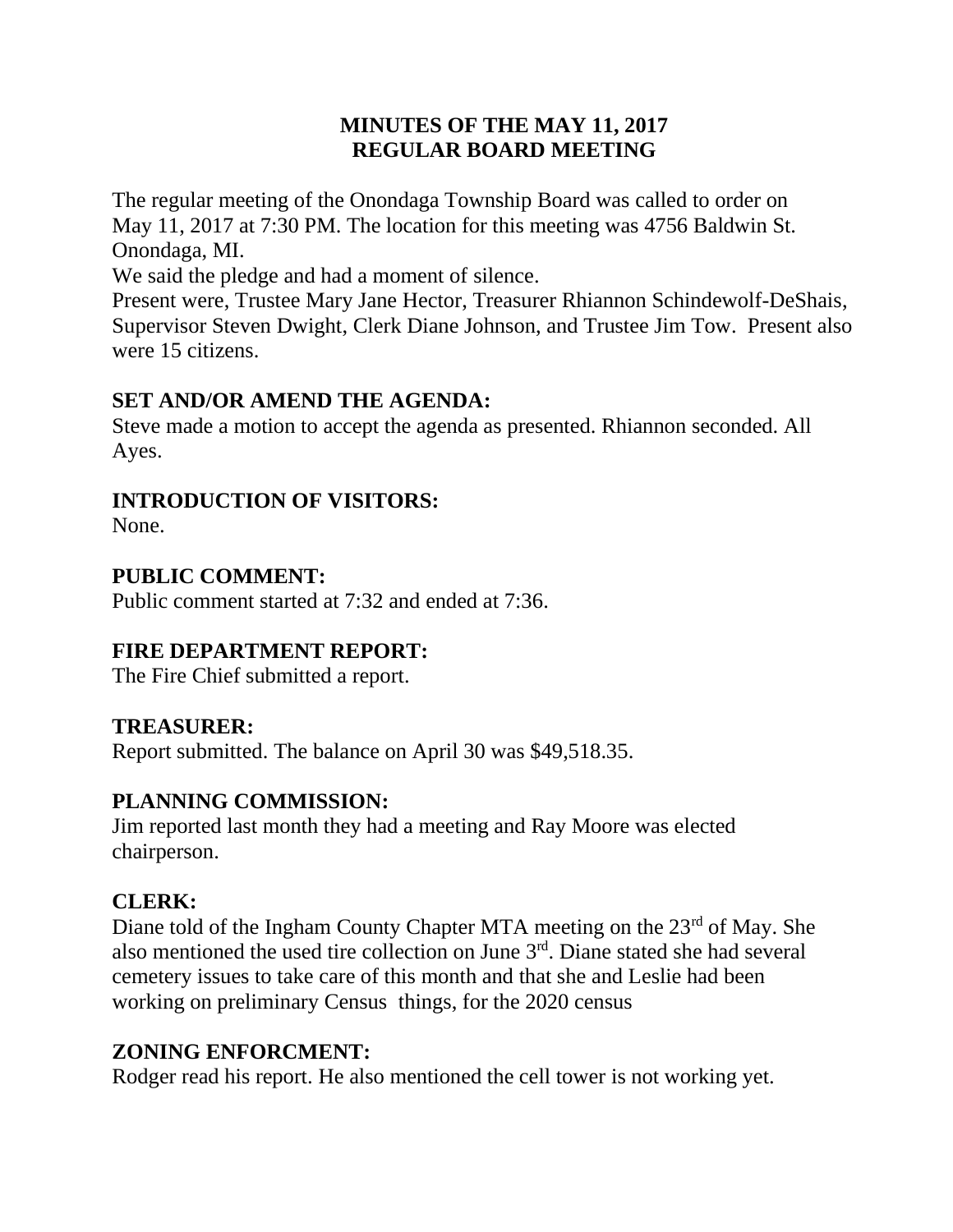# **PARKS:**

Rhiannon mentioned they are still awaiting word about the grant. Pat Clone had gotten Highfields people to help clean-up the park for mowing. Jim Knighten has completed the application for the trails project and one hundred dollars was donated to pay the application fee. Pat Clone will be attending a meeting for the waterways alliance. Rhiannon will be attending a meeting about grants for the parks and trails funding. Matt DeShais will be working on the bathrooms soon. He will also be dragging the ballfields. July 29<sup>th</sup> will be the community picnic. Ray Moore would like to use the pavilion. Steve made a motion we waive the park fee for July 29th for the community picnic. Diane seconded. All Ayes. Rhiannon Also mentioned August 19<sup>th</sup> will be Onondaga Days. We discussed using a check or credit card for the application fee. We will use a check.

#### **SUPERVISOR:**

Steve is getting estimates for the damage done at the basketball court area. He also mentioned he has checked the street lights and they were all on. Some came on later than others. Steve also thanked Gene Tidd and two firefighters that helped with the clean-up.

# **TRUSTEES:**

None

# **PETITIONS, ORDINANCES, RESOLUTIONS:**

- 1. ELECTRICY SERVICE FRANCHISE RESOLUTION; A person from Tri-County Electric spoke about the new contract they would like approved by Onondaga with this resolution. Steve made a motion to approve this resolution. Jim seconded. Hector-yes, Schindewolf-Deshais-yes, Dwightyes, Johnson-yes, Tow-yes. Steve declared the resolution adopted.
- 2. SUPERVISOR SALARY RESOLUTION; Steve read the resolution. Mary Jane made a motion to adopt the salary resolution for the supervisor, Rhiannon seconded. Tow-yes, Johnson-yes, Dwight-yes, Schindewolf-Deshais-yes, Hector-yes. Steve declared the resolution adopted.
- 3. CLERK SALARY RESOLUTION; Steve explained the resolution. Rhiannon moved to accept this resolution, Mary Jane seconded. Tow-yes, Johnson-yes, Dwight-yes, Schindewolf-Deshais-yes, Hector-yes. Steve declared the resolution adopted.
- 4. TREASURER SALARY RESOLUTION; Steve explained the resolution. Steve moved to adopt the resolution for the treasurer salary at 16,500 dollars. Mary Jane seconded. Tow-yes, Johnson-yes, Dwight-yes, Schindewolf-Deshais-yes Hector-yes. Steve declared the resolution adopted.